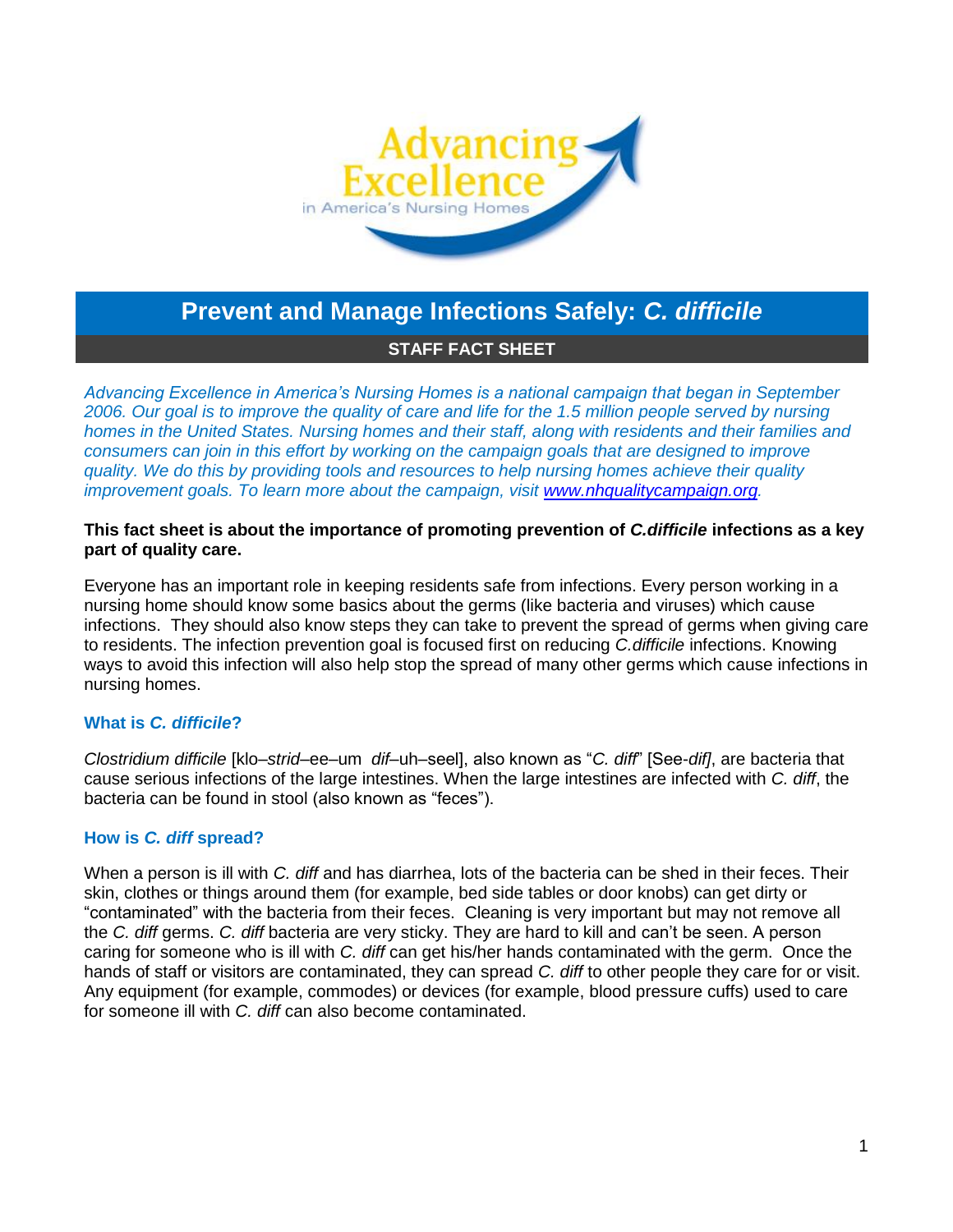## **When should I suspect that a person has an intestinal infection from** *C. diff***?**

People can carry *C. diff* in their large intestine and spread it without showing signs of illness. This is why it is important to follow standard precautions when providing care. The most common sign of intestinal infection from *C. diff* is watery bowel movements (i.e., diarrhea). Often people also lose their appetite, get nausea, or have stomach pain. Sometimes they have fever. Some people are at higher risk of *C. diff* infections. This includes people who have had an infection from *C. diff* in the past and those who have recently taken antibiotics.

## **How is** *C. diff* **diagnosed?**

*C. diff* can be found by testing the feces of a person with new or worsening diarrhea. The lab tests can find *C. diff* toxins (proteins the bacteria make that irritate the lining of the intestine) or find the bacteria itself in the stool. Only liquid stool samples should be sent for *C. diff* testing. These must be collected when a person is having diarrhea. Early diagnosis of *C. diff* infection lets an ill person be treated quickly. It also means measures can be put in place to avoid spreading *C. diff* to others.

## **Who is at risk for getting an infection from** *C. diff***?**

Not everyone who comes into contact with the *C. diff* germ will become sick. If you are healthy and follow good infection control practices, you are not likely to become ill from *C. diff*, even when caring for someone who has *C. diff* infection. Recent antibiotic use raises a person's risk of getting *C. diff*. People who need antibiotics for illnesses are at higher risk. Older adults, especially those who are frail, are also at more risk for developing *C. diff* infections. As you get older, your body is less able to fight infections and the infections in older adults can be worse than in younger people.

#### **How do antibiotics increase the risk for** *C. diff* **-- don't they kill bacteria?**

We do use antibiotics to kill harmful bacteria that cause infections. But these same drugs can also kill helpful bacteria. Some of these helpful bacteria live in our large intestines. They help us break down food. They also protect us from harmful germs, like *C. diff*. When an antibiotic kills off those helpful bacteria, *C. diff* germs are able to stay in our large intestines and make us ill.

## **Why are people in nursing homes at greater risk for** *C. diff***?**

People in nursing homes often need medical care or assistance with daily activities. Staff and visitors assisting people need to follow safe practices to avoid spreading *C.diff* to when providing care or assistance. The shared living spaces in a nursing home can also allow the spread of germs like *C.diff,*  from people with intestinal infections to others.

## **How can nursing assistants, therapists, and other direct care staff avoid the spread of** *C. diff***?**

People who work with residents and/or give hands-on care all have an important role in avoiding *C. diff*. Here are a few ways you can do your part:

- Help notice and report when people might be showing signs of *C. diff*.
- Ask residents and their families to tell you if they notice changes in bowel habits or other signs of new *C. diff*.
- Always clean hands well when caring for all residents. Encourage others to do the same.
- Always use gowns and gloves in keeping with Standard and Contact Precautions, especially during care of residents with *C. diff* infection. Remember to clean hands before and after resident care, even when gloves are used. Encourage others to do the same.